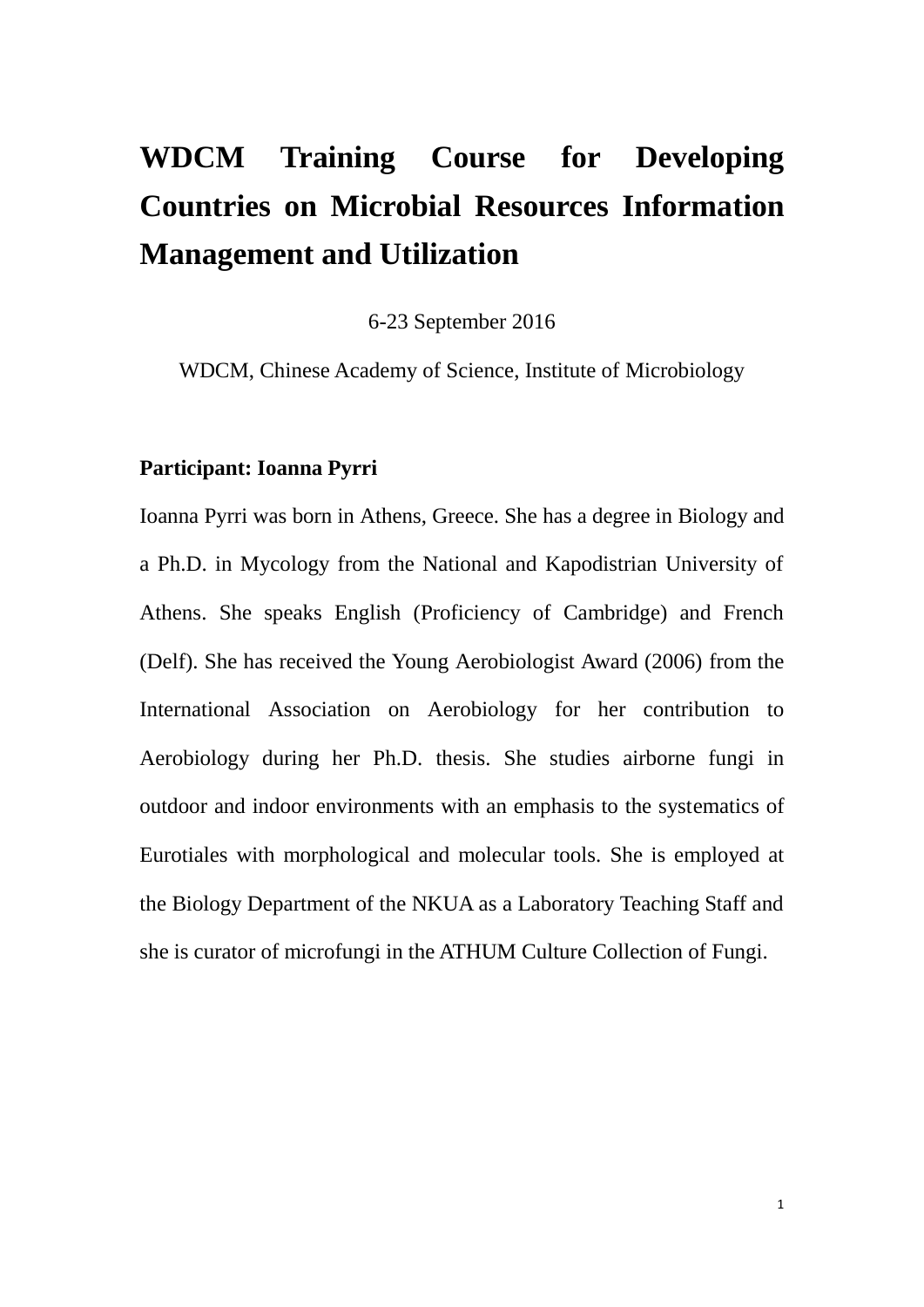

**ATHUM Culture Collection of Fungi MYCETOTHECA**

**National and Kapodistrian University of Athens**

### **ABSTRACT**

The ATHUM Culture Collection of Fungi was established in 1973, along with a mycological herbarium. It constitutes an essential infrastructure for supporting teaching and research activities at the Biology Department of the NKUA. Its main purpose is to promote the study of the underexplored biodiversity of fungi in Greece and to secure the ex situ conservation and sustainable use of indigenous fungi. The participation in WDCM training course is an opportunity for CCs to benefit by training on microbial resource management and on the development of CCs to MRCs functioning under international guidelines. The training course could involve both theoretical and practical training for the people working in CCs. The practical experience on innovative technologies used to authenticate and characterize the microbial resources is of great importance.

**Key words:** WDCM, Training Course, Fungal Collection, Athens, **Greece**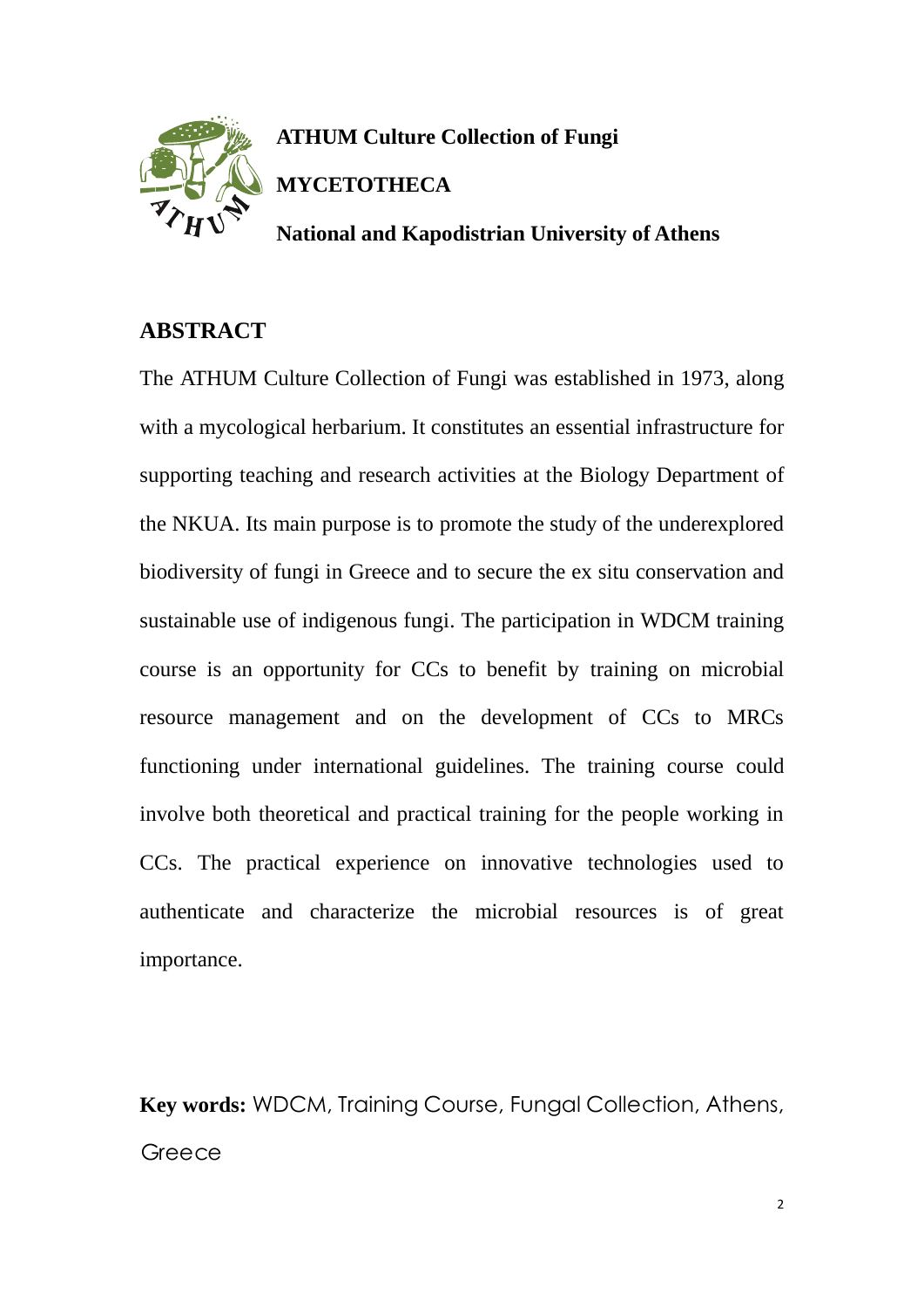#### **1. Brief introduction of the ATHUM Culture Collection.**

The Culture Collection of Fungi and the mycological herbarium were established in 1973 by the late Professor Maria Pantidou in the Department of Biology at the National and Kapodistrian University of Athens. She organized mycological courses for the first time in a Greek University. The aim of the Culture Collection and the mycological herbarium was to support teaching and research activities. Professor Maria Pantidou was a pioneer in founding mycological research in Greece.

The ATHUM Culture Collection of Fungi was expanded and upgraded through European Union funding in order to participate in the Microbial Information Network Europe (1989-1994). Also the ATHUM Culture Collection of Fungi has participated as a collaborating party in the preparatory phase of the project Microbial Resource Research Infrastructure (MIRRI) in the ESFRI roadmap.

The ATHUM Culture Collection of Fungi is a member of the European Culture Collection Organization (ECCO), the World Data Center of Mcroorganisms (WDCM) and is registered in the WFCC Global Catalogue of Microorganisms (GCM).

The Collection sustains two separate modalities. The public open collection includes more than 300 strains of fungi belonging to 224

3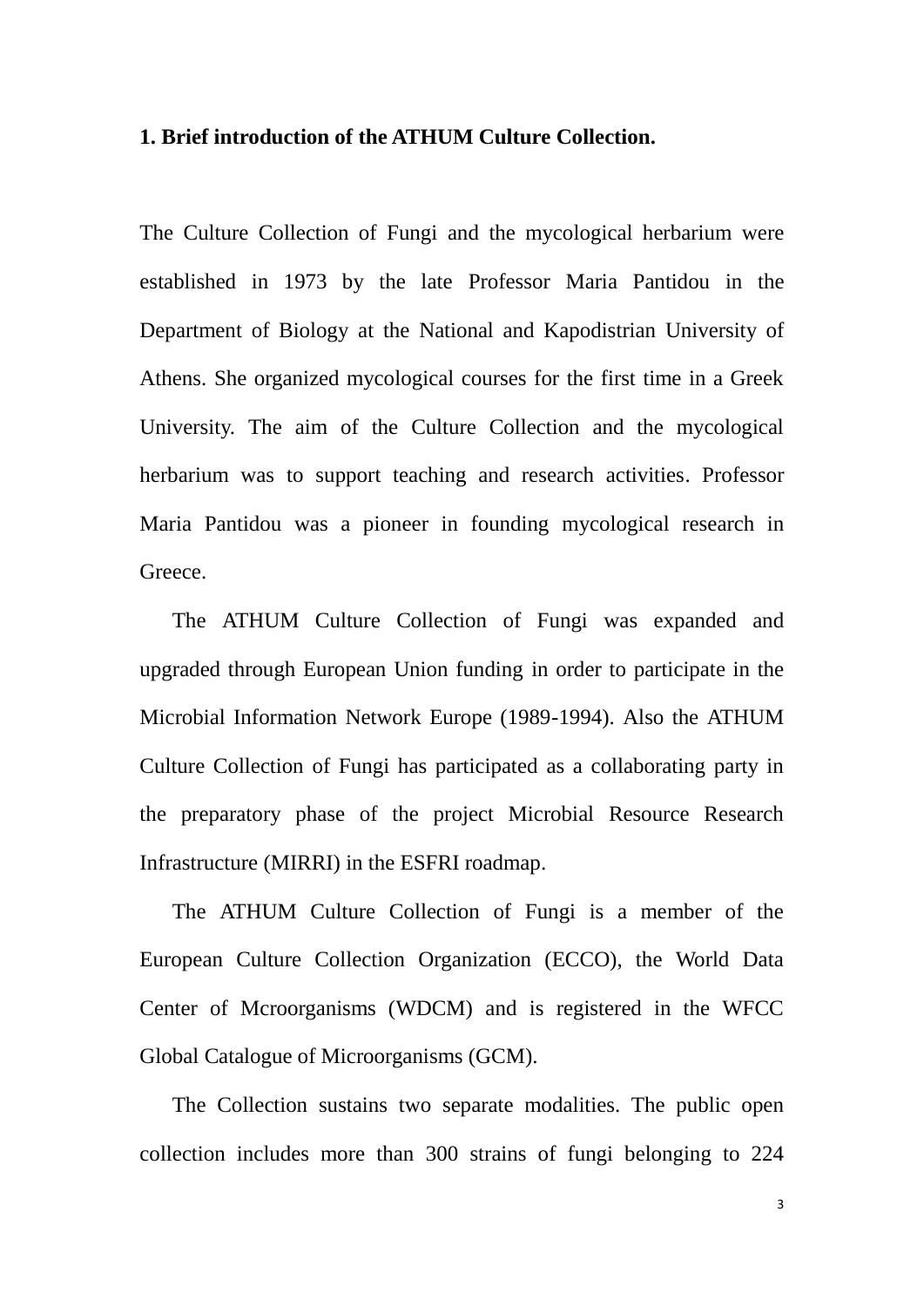species in printed and electronic catalogue. The restricted collection includes more than 1500 strains of fungi that are under research.

The fungal strains have been isolated from a wide variety of substrates during the long-term investigation on fungi of Greece occurring in natural and man-made ecosystems. Today, several taxonomic and functional groups of fungi are represented in the Collection. Macromycetes have been collected and isolated in pure culture since the establishment of the Culture Collection. As a result Basidiomycota strains consist an important part of the Collection. There are novel strains of species not previously known to be available in pure culture, or not known to produce the anamorphic state n culture. Airborne fungi isolated from ambient air as well as indoor environments such museums, schools and industries constitute another significant part of the Collection. Many hundreds of isolates are maintained in the Collection and several species have not previously reported as airborne or they are not included in any other Collection. Among the holdings of the ATHUM Collection there are also several interesting strains of foodborne, soilborne, phytopathogenic and mycophilic fungi but the emphasis is on Basidiomycota and on airborne fungi. The research of ATHUM Culture Collection focuses on the study of the diversity, phylogeny and ecology of fungi in Greece. In addition, the Collection has an active role to promote the characterization of fungal strains, concerning their enzymatic potential and the production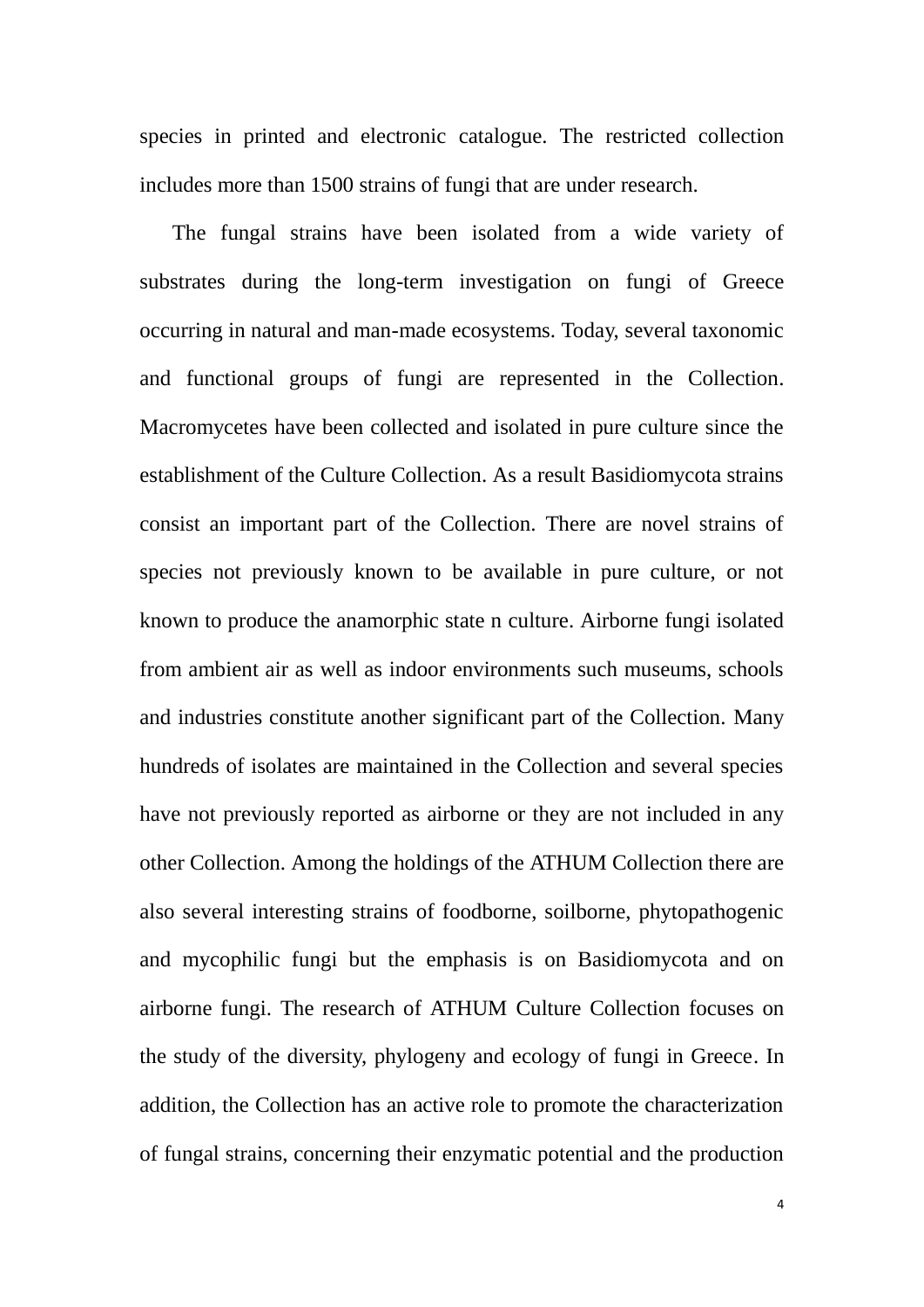of bioactive molecules, which may be potentially useful in biotechnology.

Today the Mycetotheca of the National and Kapodistrian University of Athens with its Culture Collection of Fungi and the dried specimen collection of fungi constitutes an essential infrastructure for supporting teaching and research activities of the Biology Department at the NKUA and most importantly for promoting the study of the underexplored biodiversity of fungi in Greece and for securing their ex situ conservation and sustainable use.

A polyphasic approach is employed for the taxonomy of fungi maintained in the Collection. The morphological characters of the fungi are studied in detail along with two to five genetic markers (ITS, tef1a, rpb2, benA, CMD, rns) according to the group of fungi studied. The evaluation of the enzymatic potential and the production of bioactive compounds is conducted by screening the Collections strains on solid and liquid media with suitable reagents. The most promising fungi are studied in detailed in collaboration with specialized laboratories. This investigation revealed the ability of numerous strains originating from Greece to produce extracellular endo-b-1,4-glucanase, endo-b-1,4-xylanase, laccase and chitinase.

Currently the fungal strains are maintained in slants at  $4^{\circ}$ C and in glycerol  $(35%)$  at -20°C. The data are kept in lab notebooks and electronically. A relational database in MySQL environment is being

5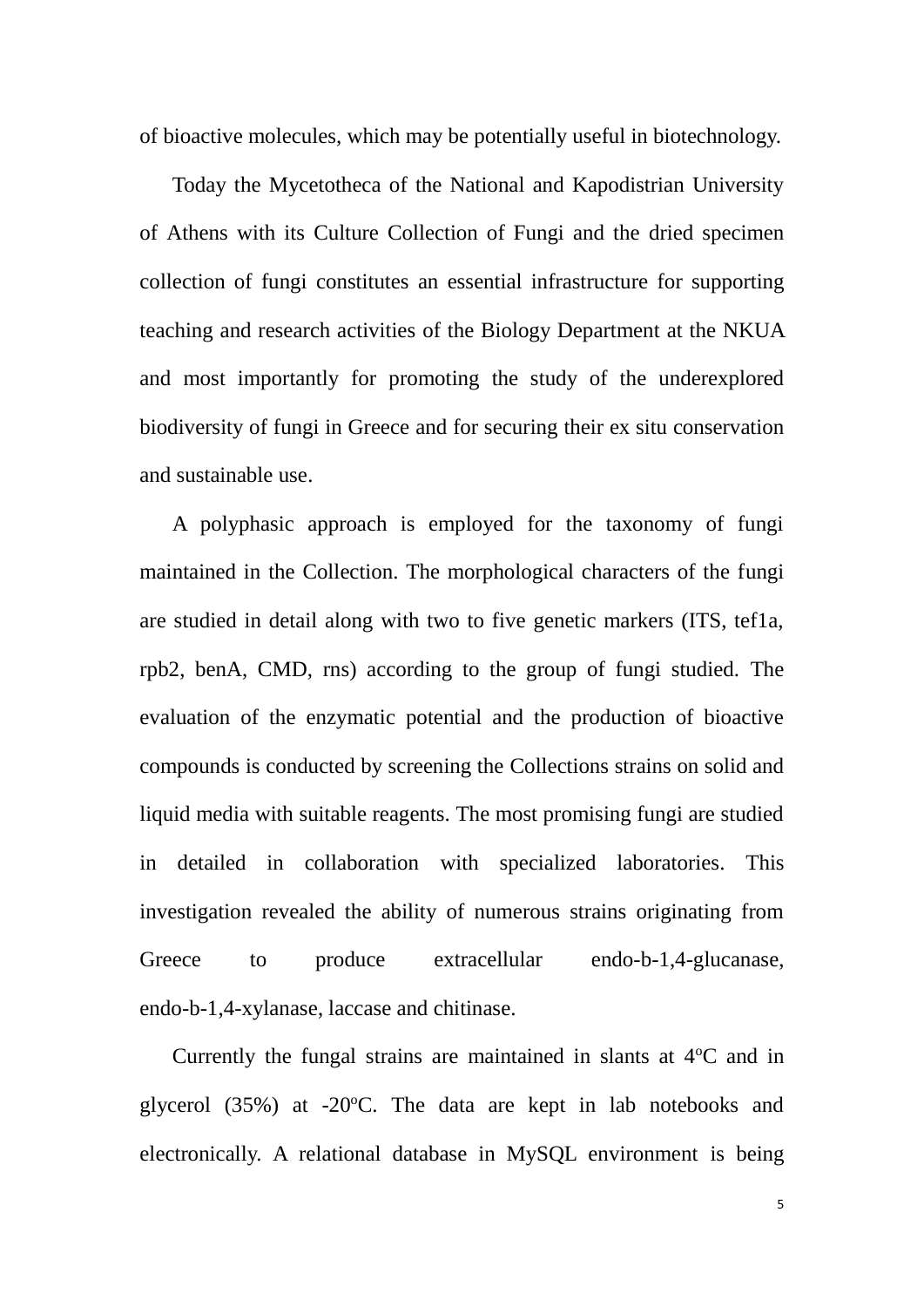developed at the time being for the in-house management of the information associated with the Collections holdings.

The ATHUM Culture Collection has established services that involve the identification of fungi with morphological and molecular tools, the deposition of fungi, the distribution of fungi to academia and in private sector for research and biotechnological applications, the quality control of indoor environments as well as the quality control of food commodities. Also it offers consultancy and training courses.

The Microbial Resource Collections Network MRCN – NKUA was established in 2015 as a consortium of public Culture Collections. The aim of this consortium is the Culture Collections of the National and Kapodistrian University of Athens to synchronize their standard operating procedures and to provide a uniform interface for the scientific and industrial communities in Greece in order to facilitate access to microbial resources important for innovative applications.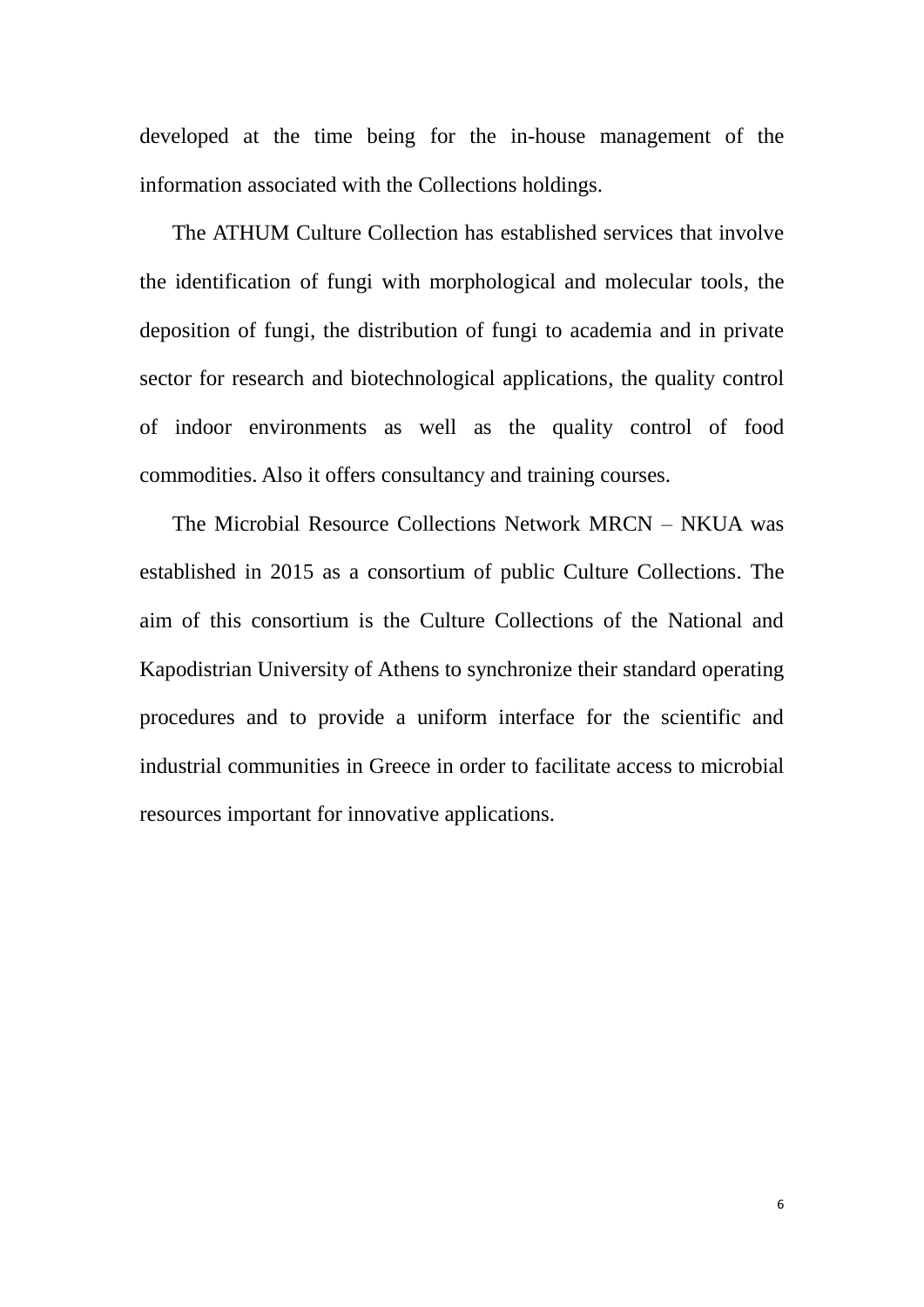#### **2. Benefit from the training courses.**

The ATHUM Culture Collection of Fungi maintains more than 1500 indigenous strains of filamentous fungi stemming from the research activities of the mycological group. For their identification morphological and molecular tools are employed by the group and biochemical tools in association with specialized laboratories.

A relational database for in-house management has been developed that includes information for each strain according to the recommended dataset included in MINE guidelines. A unique ATHUM number is assigned to each identified fungal strain and all related information is registered in the database including macro and micro morphological data, sequences of genetic loci analyzed, phylogenetic trees produced, photographs, metabolites etc.

The WDCM has a long standing experience in microbial resources information management and utilization. The participation in the WDCM Training Course will benefit the Collection in several aspects.

The ATHUM Culture Collection of Fungi, as any other MRC, accumulates diverse data on the microbial resources that maintains and studies. It is necessary for MRCs to standardize the organization, the documentation and presentation of the biological material datasets. It is expected that the WDCM training course will contribute towards this

7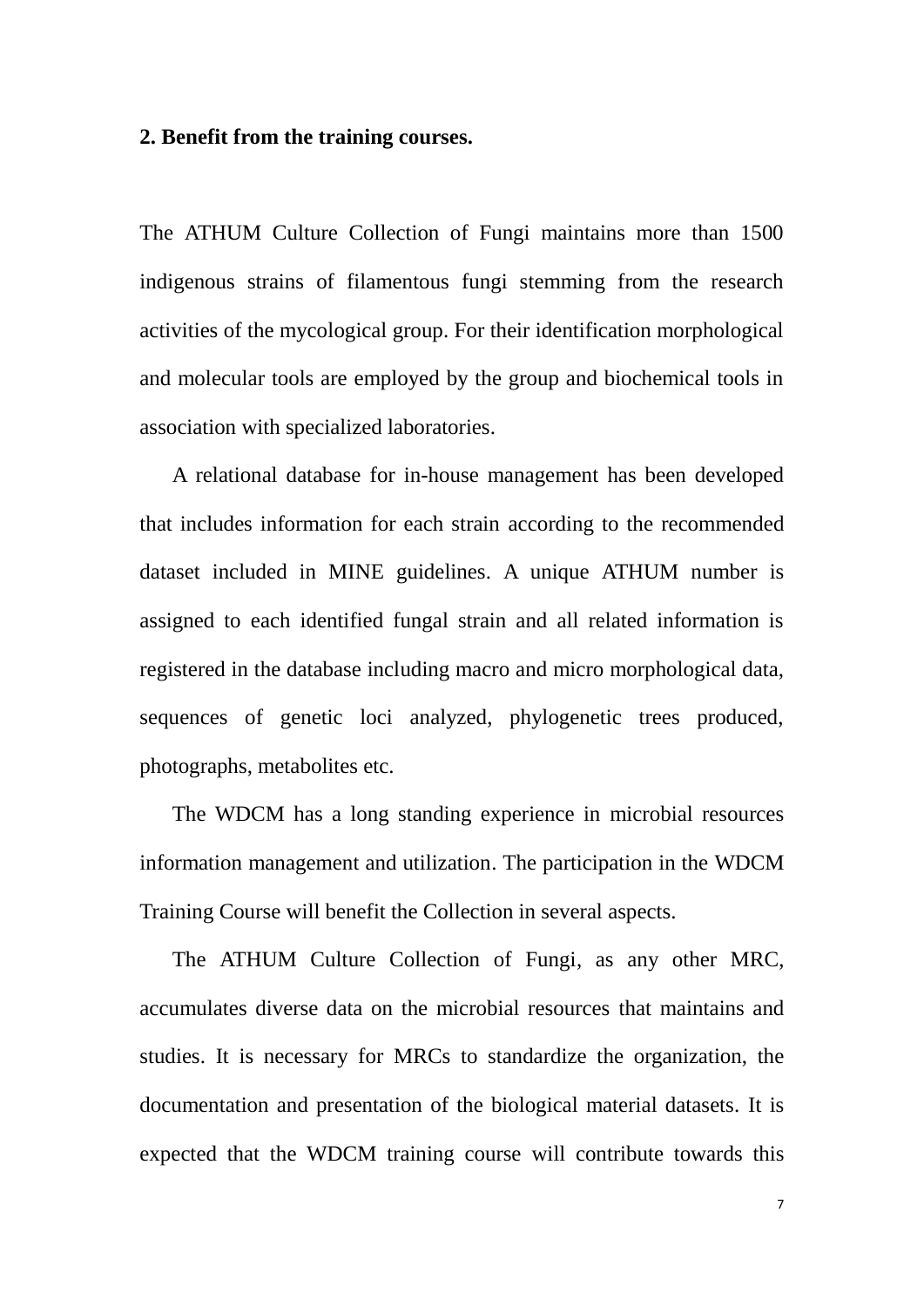purpose.

The ATHUM Culture Collection of Fungi also anticipates to information concerning the in-house organization and management of the accumulated data on its microbial resources into a relational database. Furthermore, the Collection is interested to disseminate microbial resources information to the scientific and industrial community worldwide by interacting with GCM.

#### **3. Suggestion on WDCM work.**

The WDCM has contributed in the dissemination and accessibility to information and microbial resources that are included in Culture Collections with no listings of their holdings. It is important WDCM to continue to provide integrated information services and to work towards more Culture Collections register with GCM.

#### **4. Comments or suggestion on the training courses.**

During this 14 day training course the Culture Collections participants had the opportunity to attend several interesting presentations involving the update about Nagoya Protocol, the Biolomics software for in-house data management, the WDCM achievements and the GCM. Furthermore,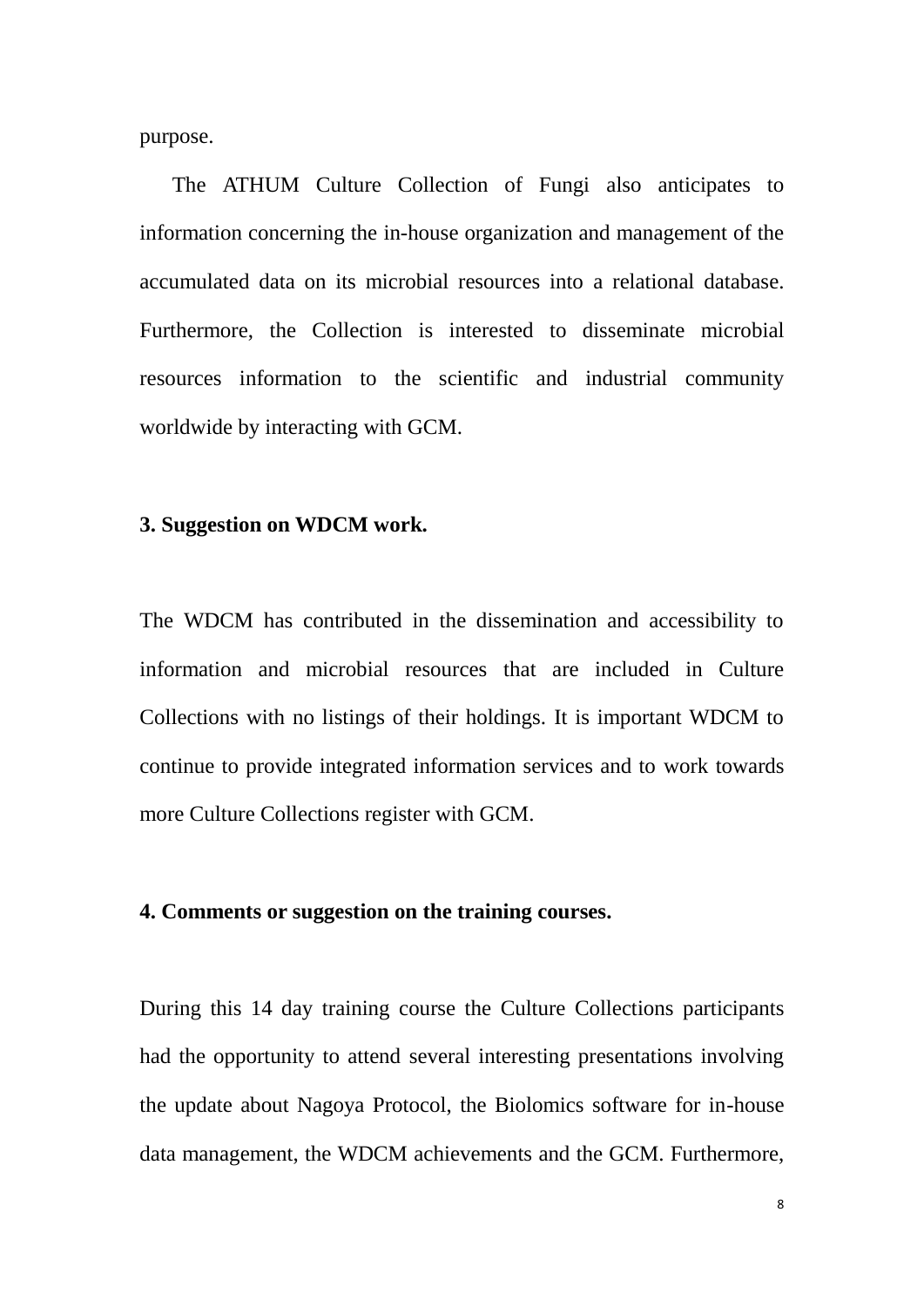we were informed about the possibilities for collaboration with CAS for research, for postgraduate studies or for postdoctoral fellowships. The presentation of the GCM webpage was very detailed, precise and informative. The practice on the platform for GCM gave the opportunity to solve any question raised during data uploading and management.

Although all presentations were very informative and interesting they may be balanced with the addition of some sessions with practical training. The infrastructure of the Institute of Microbiology for the molecular analysis of microbial resources is very impressive and the possibility for the participants to have a demonstration of its contribution to microbial identification and characterization would be of great value.

Several Culture Collections that have established services usually do not have a Material Transfer Agreement. It would be very useful the WDCM training course to include sessions with information about the key points a core template MTA should include and be expanded according to each CC's needs and country's law.

## **5. Suggestion on further cooperation between WDCM and your collections.**

The ATHUM Culture Collection of Fungi is interested in a dynamic cooperation with WDCM for the data management of the biological